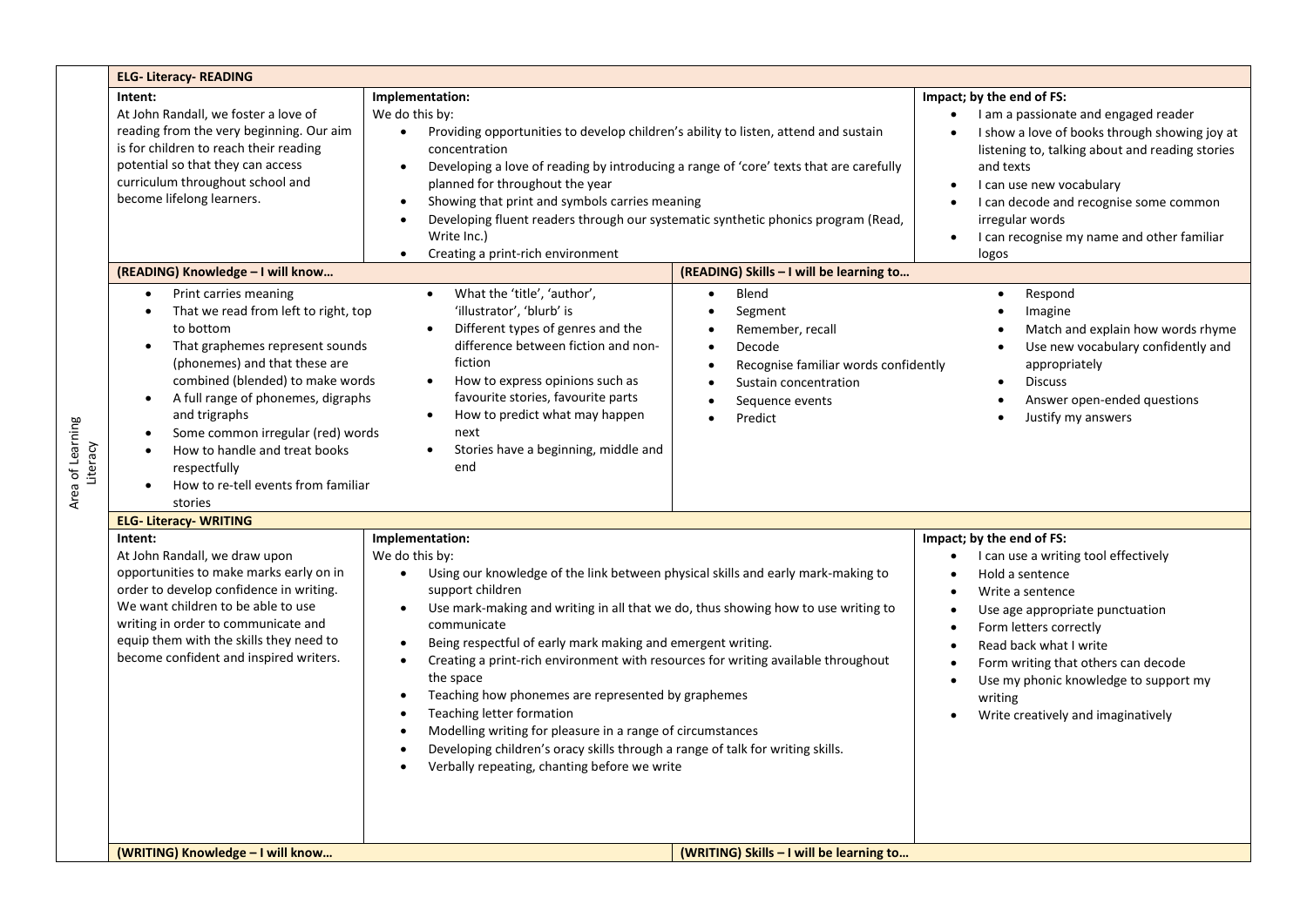| How to hold a pencil/ mark making<br>$\bullet$<br>tool correctly for writing<br>How to represent phonemes<br>$\bullet$<br>correctly<br>Print carries meaning<br>$\bullet$<br>That writing goes from top to<br>$\bullet$<br>bottom, left to right<br>How to use capital letters and full<br>$\bullet$<br>stops                                                                                          | Correct letter formation<br>$\bullet$<br>How to segment for spelling<br>How to write labels and captions<br>$\bullet$<br>How words make a sentence in my<br>$\bullet$<br>writing<br>How to use finger spaces<br>$\bullet$<br>How to write some common<br>irregular words                                                                                                                                                                                                                                                                                                                                                                                                                                                                                                                                                                                                                                                                                                                                                                                                                                                                                    | Use a pincer/tripod grip<br>Make marks and communicate their<br>meanings<br>Segment to spell<br>$\bullet$<br>Form letters correctly<br>Write words, labels, captions<br>$\bullet$<br>Write sentences, knowing how many<br>$\bullet$<br>words I am going to write<br>Use punctuation such as full stops<br>and capital letters<br>Use finger spaces correctly<br>$\bullet$                               | Say what I will write<br>Repeat<br>Rehearse/chant<br>Recall<br>Rhyme<br>Sustain, attend and concentrate<br>Build up writing stamina<br>Read back what I have written<br>Hold a sentence in my head so that I<br>know what I will write |
|--------------------------------------------------------------------------------------------------------------------------------------------------------------------------------------------------------------------------------------------------------------------------------------------------------------------------------------------------------------------------------------------------------|-------------------------------------------------------------------------------------------------------------------------------------------------------------------------------------------------------------------------------------------------------------------------------------------------------------------------------------------------------------------------------------------------------------------------------------------------------------------------------------------------------------------------------------------------------------------------------------------------------------------------------------------------------------------------------------------------------------------------------------------------------------------------------------------------------------------------------------------------------------------------------------------------------------------------------------------------------------------------------------------------------------------------------------------------------------------------------------------------------------------------------------------------------------|---------------------------------------------------------------------------------------------------------------------------------------------------------------------------------------------------------------------------------------------------------------------------------------------------------------------------------------------------------------------------------------------------------|----------------------------------------------------------------------------------------------------------------------------------------------------------------------------------------------------------------------------------------|
| <b>ELG - Comprehension</b>                                                                                                                                                                                                                                                                                                                                                                             | How this is implemented and achieved in EYFS:                                                                                                                                                                                                                                                                                                                                                                                                                                                                                                                                                                                                                                                                                                                                                                                                                                                                                                                                                                                                                                                                                                               |                                                                                                                                                                                                                                                                                                                                                                                                         | Links to KS1                                                                                                                                                                                                                           |
| Demonstrate understanding of what<br>1.<br>has been read to them by retelling<br>stories and narratives using their own<br>words and recently introduced<br>vocabulary.<br>Anticipate (where appropriate) key<br>2.<br>events in stories.<br>3.<br>Use and understand recently<br>introduced vocabulary during<br>discussions about stories, non-fiction,<br>rhymes and poems and during role<br>play. | Develop and foster a love of reading immediately through rich and engaging story sessions<br>Teaching 'core' stories and texts throughout the year<br>Talk sessions where students are encouraged to discuss, predict, communicate their thoughts and<br>$\bullet$<br>ideas of core texts<br>Introduce new vocabulary and model in a variety of contexts<br>$\bullet$<br>Use actions and body language to communicate new vocabulary and new stories (Pie Corbett)<br>$\bullet$<br>Sequence stories using story-mapping<br>$\bullet$<br>Encouraging chn to act out or perform familiar stories and to re-tell<br>$\bullet$<br>Using open ended questions to encourage chn to communicate their thoughts, ideas and opinions<br>Build up stamina for reading & writing through sustained concentration, listening and attending<br>Developing early reading skills through tuning into sounds, words, rhymes, stories and oral blending<br>$\bullet$<br>and segmenting<br>Build up oracy skills through introducing new technical vocabulary<br>$\bullet$<br>Using sentence stems to model talk and questioning e.g. 'I wonder I think because'<br>$\bullet$ |                                                                                                                                                                                                                                                                                                                                                                                                         | https://www.johnrandallprimary.c<br>o.uk/progression-in-skills/<br>https://www.johnrandallprimary.c<br>o.uk/progression-of-skills/                                                                                                     |
| <b>ELG - Word Reading</b>                                                                                                                                                                                                                                                                                                                                                                              | Discrete systematic synthetic phonics program (RWI) taught daily<br>$\bullet$                                                                                                                                                                                                                                                                                                                                                                                                                                                                                                                                                                                                                                                                                                                                                                                                                                                                                                                                                                                                                                                                               |                                                                                                                                                                                                                                                                                                                                                                                                         |                                                                                                                                                                                                                                        |
| Say a sound for each letter in the<br>1.<br>alphabet and at least 10 digraphs.<br>Read words consistent with their<br>2.<br>phonic knowledge by sound-blending.<br>Read aloud simple sentences and<br>3.<br>books that are consistent with their<br>phonic knowledge, including some<br>common exception words                                                                                         | $\bullet$<br>words available throughout the space. Frieze available in all spaces.<br>$\bullet$<br>the week<br>$\bullet$<br>Teaching of a variety of genres e.g. fiction, non fiction, poetry<br>$\bullet$<br>Focus on building oracy skills<br>$\bullet$                                                                                                                                                                                                                                                                                                                                                                                                                                                                                                                                                                                                                                                                                                                                                                                                                                                                                                   | Print rich environment through labelled resources, labelled/captioned instructions, de codable<br>Daily taught literacy session, based around 'core' stories or texts which are build upon throughout<br>Modelling and encouraging a love of reading in a variety of contexts e.g. messaging, stories, letters,<br>rhymes, songs, poems, traditional tales, cultural stories from around the world etc. |                                                                                                                                                                                                                                        |
| <b>ELG-Writing</b>                                                                                                                                                                                                                                                                                                                                                                                     | Focus on physical skills needed for writing, weekly 'write-dance' sessions for children developing<br>$\bullet$                                                                                                                                                                                                                                                                                                                                                                                                                                                                                                                                                                                                                                                                                                                                                                                                                                                                                                                                                                                                                                             |                                                                                                                                                                                                                                                                                                                                                                                                         |                                                                                                                                                                                                                                        |
| Write recognisable letters, most of<br>1.<br>which are correctly formed.<br>Spell words by identifying sounds in<br>2.<br>them and representing the sounds<br>with a letter or letters.<br>Write simple phrases and sentences<br>3.<br>that can be read by others.                                                                                                                                     | emergent writing/ physical skills<br>Developing tri-pod/ pincer grip by careful modelling and encouragement<br>$\bullet$<br>grip<br>$\bullet$<br>to become fascinated and curious about writing<br>Literacy sessions building upon developing writing skills around 'core' texts<br>$\bullet$<br>RWI daily taught program to encourage letter formation and writing skills<br>$\bullet$                                                                                                                                                                                                                                                                                                                                                                                                                                                                                                                                                                                                                                                                                                                                                                     | Adults who are knowledgeable of the whole body muscle groups needed to develop tri-pod/pincer<br>Mark making for a purpose, using contextual 'hooks' to engage children in writing and enable them<br>Build oracy skills for writing by introducing new vocabulary and rehearsing what we will write                                                                                                    |                                                                                                                                                                                                                                        |